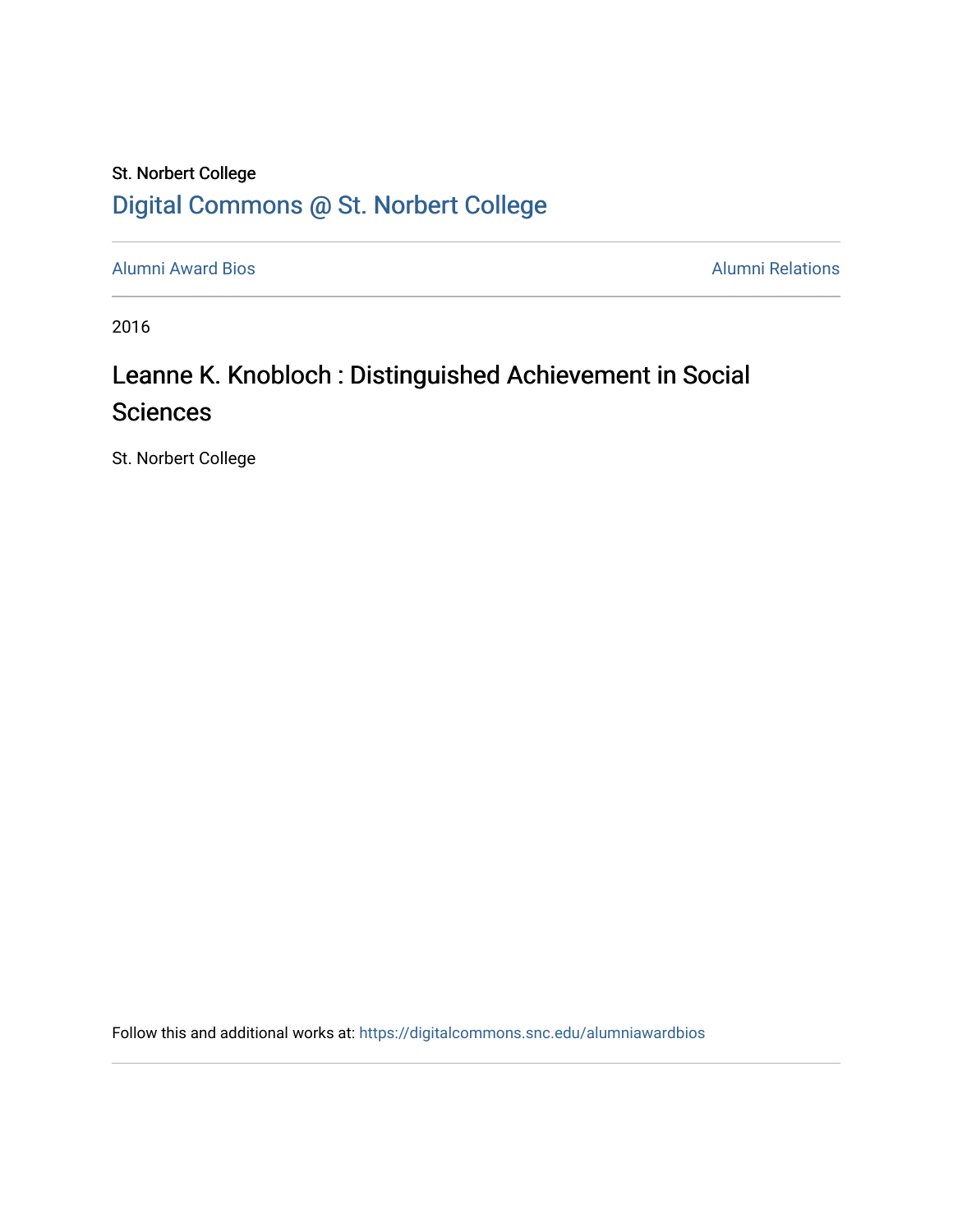



[Academics](https://www.snc.edu/academics) [Admission](https://www.snc.edu/admission) [Campus Life](https://www.snc.edu/campuslife) [Living Norbertine](https://www.snc.edu/livingnorbertine) [Athletics](https://www.snc.edu/athletics) [About](https://www.snc.edu/about)

Q

 $\geq$  [Alumni](https://www.snc.edu/alumni/)  $\geq$  [Alumni Awards](https://www.snc.edu/alumni/awards/)  $\geq$  2016 Distinguished Achievement in Social Sciences A

#### [Alumni](https://www.snc.edu/alumni/index.html)

[Events & Reunions](https://www.snc.edu/alumni/event/index.html) [Behind the Arch](https://www.snc.edu/alumni/event/behindthearch/) [Benefits and Services](https://www.snc.edu/alumni/benefits.html) [Get Involved](https://www.snc.edu/alumni/getinvolved.html) [Give to SNC](http://giving.snc.edu/) [Alumni Awards](https://www.snc.edu/alumni/awards/index.html) [Past Recipients](https://www.snc.edu/alumni/awards/recipients.html) [Knight Lights](https://www.snc.edu/alumni/knightlights/index.html) [Alumni-Owned](https://www.snc.edu/alumni/directory/index.html) [Businesses Network](https://www.snc.edu/alumni/directory/index.html) [Alumni Board](https://www.snc.edu/alumni/alumniboard.html) [Student Alumni](https://www.snc.edu/alumni/saa.html) [Ambassadors](https://www.snc.edu/alumni/saa.html) [Staff](https://www.snc.edu/alumni/contactus.html)

# 2016 Distinguished Achievement in Social Sciences



#### Leanne K. Knobloch '96

Success in academia is measured by achievement in three areas: scholarship, teaching and service. Many college and university professors can point to impressive accomplishments in all those areas, but it is rare to find one who performs at the very highest level in all three.

Leanne Knobloch, professor in the department of communication at the University of Illinois, is one of those uncommon performers. In a relatively young academic career (it is just 14 years since she earned her Ph.D.), she has done work her colleagues say is exceptional and, in many respects, unparalleled. Her research and teaching topics focus on how people

communicate during times of transition within marriage and family relationships.

Her scholarly output is prodigious. At recent count, she had published more than 40 journal articles, 15 book chapters and seven encyclopedia entries. The work is also simply excellent. A colleague offers a succinct observation on the awards Leanne has received for her scholarship:

"Leanne has received the highest honor at each career stage from every professional organization she belongs to and from the college and university she has served since receiving her doctoral degree."

Leanne's teaching record at the University of Illinois is equally distinguished. Her name has